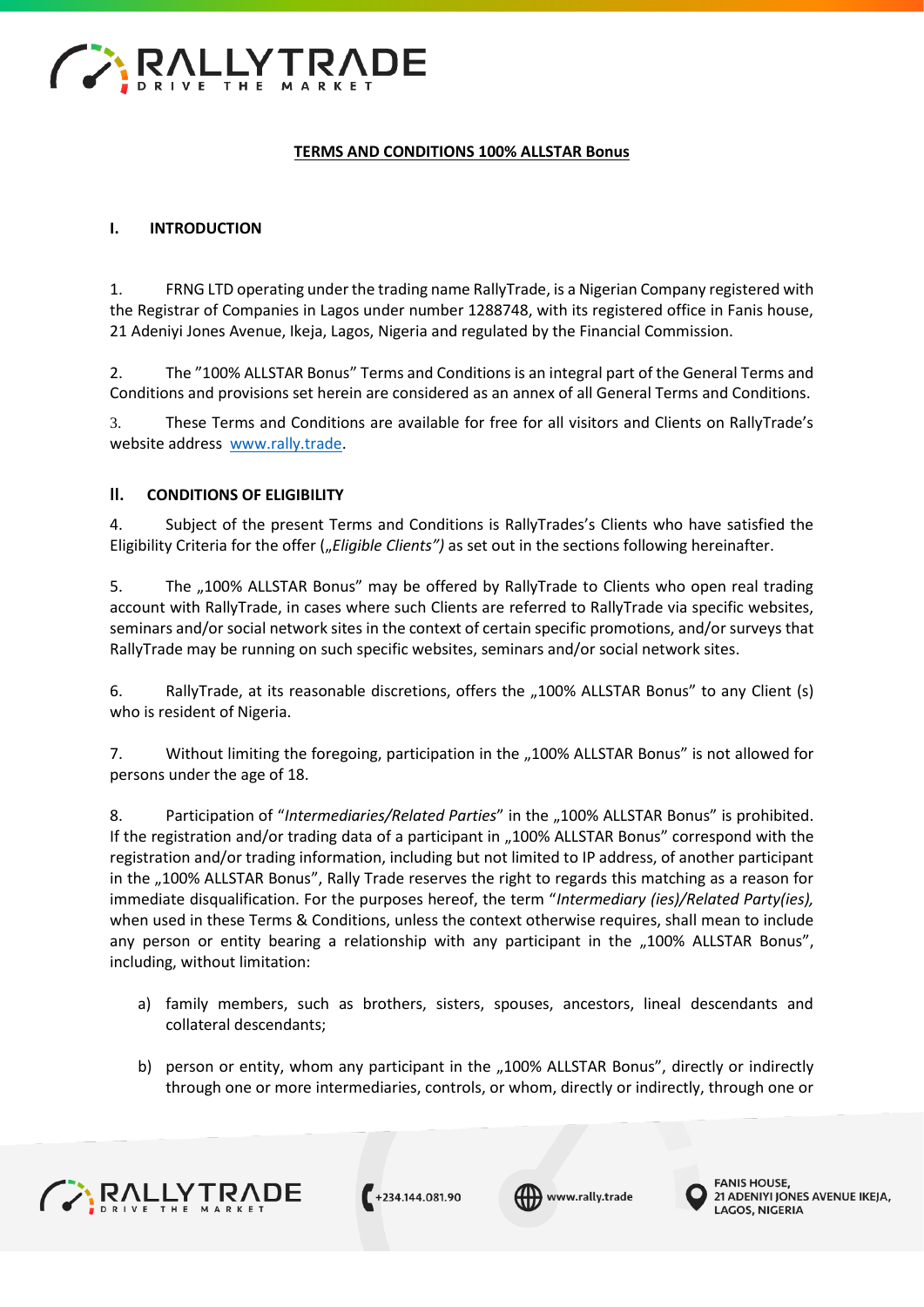

more intermediaries, is controlled by, or is under common control with any participant in the "100% ALLSTAR Bonus"; for the purposes of this definition, the term *"control"* (including, with correlative meaning, the terms *"controlled by"* and *"under common control with")*, as used with respect to any participant in the "100% ALLSTAR Bonus", shall mean the possession, directly or indirectly through one or more intermediaries, of the power to direct or cause the direction of management policies of such person or entity, whether through ownership of voting securities or otherwise.

9. Similarly, persons associated in any matter whatsoever with RallyTrade and/or with the specific websites and/or social network sites on which RallyTrade may be running from time to time certain specific promotions, contest and/or surveys, in the context of which access to the "100% ALLSTAR Bonus" is offered, are not allowed to participate in the offer

10. The "100% ALLSTAR Bonus" cannot be offered to Clients that, from the moment of registering, had withdrawn a sum equal or bigger with the sum of the total deposits.

11. Only Basic and Standard types of Accounts are eligible to receive Bonus. Pro type of accounts cannot be credited with Bonus.

12. The "100% ALLSTAR Bonus" is available only for existing RallyTrade clients that have activated their accounts at least 6 months (180 days) or more prior to the start of the "100% ALLSTAR Bonus" campaign start.

#### **III. SPECIFIC "100% ALLSTAR Bonus" TERMS**

13. Eligible Clients, who meet the criteria set forth herein are able to receive a trading bonus in accordance with the campaigns presented below:

#### **a) FIRST DEPOSIT BONUS – UP to 100%**

- The Clients that have opened a real trading account shall receive up to 100% of their first deposit*;*
- The Bonus is given as Credit to the real account;
- The maximum amount of trading bonus(es) accumulated due to participation in "100% ALLSTAR Bonus" is set to 3000 USD or 1.500.000 Naira;

#### **b) REDEPOSIT BONUS UP to 100%**

- The Clients that make a second deposit shall receive up to 100% of the amount of their second deposit;
- The Bonus is given as Credit to the real account;
- The maximum amount of trading bonus(es) accumulated due to participation in  $,100\%$ ALLSTAR Bonus" is set to 3000 USD or 1.500.000 Naira;

# **12.3. Clients introduced by Partners (IBs) are not eligible for a Bonus over 30%. 12.4. The Bonuses within "100% ALLSTAR Bonus" cannot be withdrawn.**







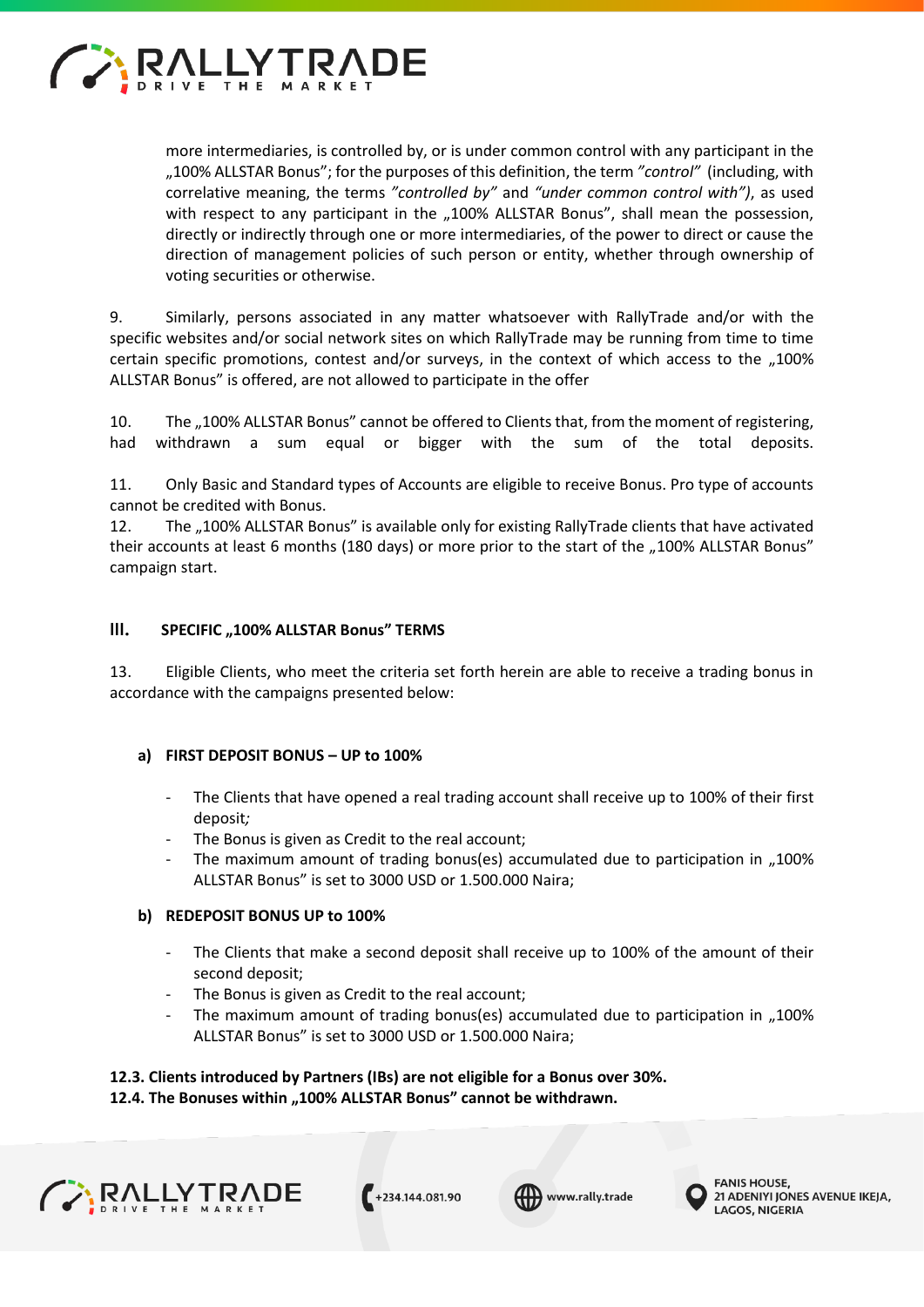

# **IV. GENERAL TERMS**

14. In order to enter the Campaign and receive the Bonus, the Clients have to send a request for this purpose to the email address [backoffice@rally.trade](mailto:backoffice@forexrally.trade) [or](mailto:backoffice@forexrally.trade) to call the Organizer by contact phone. Please note that it may take up to 5 days before the trading bonus is added to the account of an Eligible Client who meets all of the criteria set forth herein.

15. The "100% ALLSTAR Bonus" applies to all clients who open real Account with Rally Trade in accordance with the rules set herein and granted trading benefits may be used for trading purposes only. The Bonus will be applicable to all types of real accounts: Basic, Standard and Professional.

16. **The bonus will expire after 45 days since the deposit date. Please note that the Bonus may be withdrawn regardless of the existence of open positions**. Failure to close the open position according to the present Terms and Conditions, exempts RallyTrade of any liability regarding any losses, damages, costs, and expenses suffered by the Client.

17. The Bonus Campaign addresses to all Real Clients, no matter the platform used for trading (xStation or MetaTrader 4).

18. RallyTrade reserves the right, at its sole discretion:

- a) To decline registration of any participant in the "100% ALLSTAR Bonus"; and
- b) Disqualify any participant in the "100% ALLSTAR Bonus" who tampers or attempts to tamper with operation of "100% ALLSTAR Bonus" or breaches these terms and/or any of RallyTrade'sTerms and conditions set forth on Rallytrade's website.

Under no circumstance shall RallyTrade be liable for any consequences of any trading bonus cancellation or decline, including, but not limited to, order(s) closure Stop Out.

19. RallyTrade reserves the right, at its sole discretion, to discontinue the offering of this "100% ALLSTAR Bonus" to any of its clients.

20. In the event of internal transfers between trading accounts with RallyTrade, **trading bonuses cannot be transferred by the Client**. The Bonus is given only for particular trading account and cannot be moved to other accounts of a particular Client.

21. If the Client who received a Bonus does any cash transaction affecting the Account's Balance (e.g. withdraw or transfer funds from his/her real Trading Account), the following conditions shall apply:



 $+234.144.081.90$ 



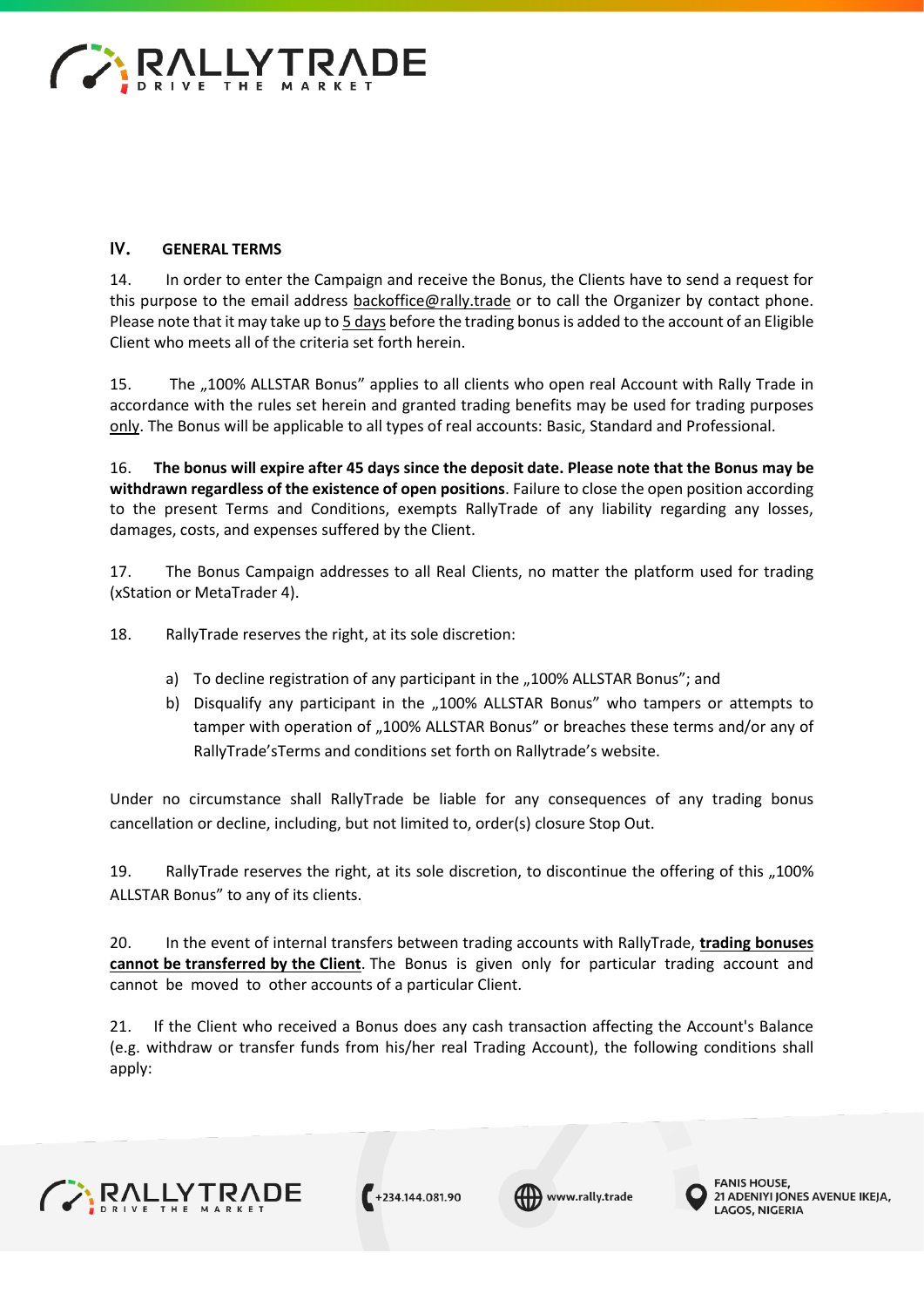

a. Equal amount Bonus will be automatically taken out of the Trading Account as the amount of Withdrawal/Transfer.

| EXAMPLE:                       |             |
|--------------------------------|-------------|
| If the Initial Balance is:     | NGN 100,000 |
| Credited Bonus is:             | NGN 100,000 |
| Submitted Withdrawal/Transfer: | NGN 30,000  |
| <b>Bonus Removal</b>           | NGN 30,000  |
| Then the Remaining Balance is: | NGN 70,000  |
| And the Remaining Bonus is:    | NGN 70,000  |
|                                |             |

b. If the amount withdrawn/transferred funds exceeds the amount of Bonus, such Bonus will be taken out in full.

| EXAMPLE:                       |       |             |
|--------------------------------|-------|-------------|
| If the Initial Balance is:     |       | NGN 100,000 |
| Credited Bonus is:             |       | NGN 50,000  |
| Submitted Withdrawal/Transfer: |       | NGN 70,000  |
| <b>Bonus Removal</b>           |       | NGN 50,000  |
| Then the Remaining Balance is: |       | NGN 30,000  |
| And the Remaining Bonus is:    | NGN 0 |             |

 c. If the amount withdrawn/transferred results in an account with Balance lower than Credit/Bonus, the excess bonus (exceeding 100% of the value of the Balance) will be removed. EXAMPLE:

| If the Initial Balance is:     | NGN 75,000  |
|--------------------------------|-------------|
| Credited Bonus is:             | NGN 100,000 |
| Submitted Withdrawal/Transfer: | NGN 25,000  |
| <b>Bonus Removal</b>           | NGN 50,000  |
| Then the Remaining Balance is: | NGN 50,000  |
| And the Remaining Bonus is:    | NGN 50,000  |

RallyTrade cannot be held liable regarding any losses, damages, costs, and expenses accrued by the Client that may arise from the Stop-out of Open Trades in their Trading Account.

22. Rally Trade will perform regular checks of Equity values in all Trading accounts and in case when the Equity of the Trading Account becomes equal or less than the amount of Bonus in the Account with open trades, the full amount of Bonus will be taken out automatically which may result in the stop-out of Open Trades.

FORMULA: Equity ≤ Bonus = Account Stop-out EXAMPLE: If the Initial Balance is: NGN 100,000 Credited Bonus is: NGN 100,000 Equity reaches the level of: ≤NGN 100,000 Bonus Removal and a series of the NGN 100,000

Result **Example 2** and the Automatic Stop-out of Open Trades



 $+234.144.081.90$ 



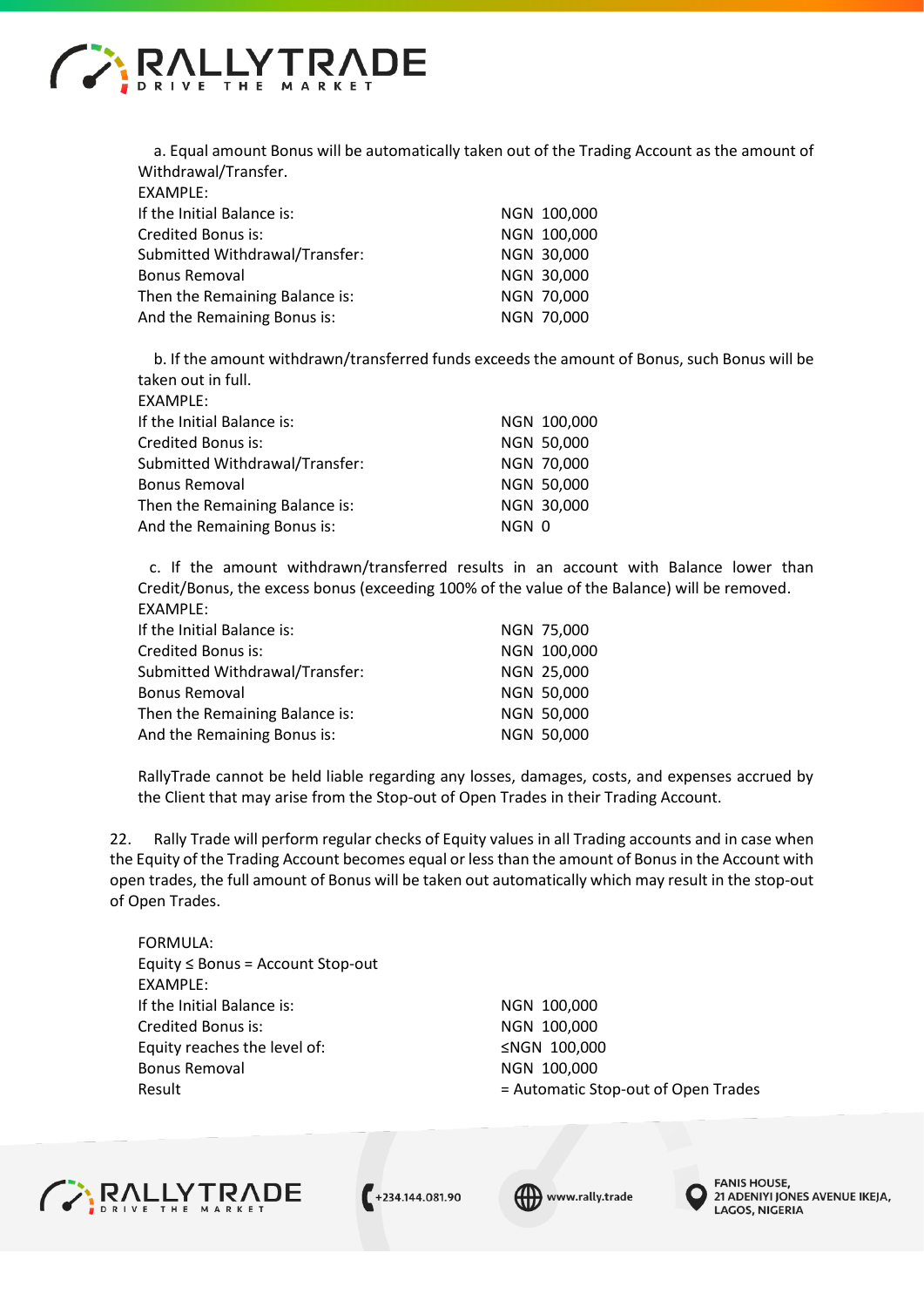

RallyTrade cannot be held liable regarding any losses, damages, costs, and expenses accrued by the Client that may arise from the Stop-out of Open Trades in their Trading Account.

23. No partner's commissions are paid for trading on trading benefit funds.

24. The "100% ALLSTAR Bonus" is available for a limited period of time only between February  $1<sup>st</sup>$ , 2022 and June 30<sup>th</sup>, 2022, as indicated in the rules of engagement of the specific promotion, and/or survey of which the "100% ALLSTAR Bonus" is mentioned to be a part. This period may be extended at Rally Trade's sole discretion.

25. The "100% ALLSTAR Bonus" addresses only to non-Islamic real accounts.

26. Any account(s) found or suspected to be using mirror-trading/hedging practices utilizing a bonus will automatically be closed and bonus taken out irrespectively of any open positions. The said account(s) can continue to trade but will not be eligible for any bonuses henceforth from Rally Trade. There would be no reconciliation of accounts and additional penalties may be imposed on such accounts including but not limited to cancellation of any profit generated by such accounts.

# **V. Modifications of the present Terms and Conditions**

27. RallyTrade reserves the right to alter and/or terminate the "100% ALLSTAR Bonus" without any notice or notification whatsoever at its own discretion. RallyTrade shall not be held responsible for the Clients' consent to the modifications of these Terms and Conditions if the modifications are available on RallyTrade's Website. It is recommended that participants in the "100% ALLSTAR Bonus" consult these Terms and conditions on the RallyTrade's website regularly. Please note that taking part in the "100% ALLSTAR Bonus" constitutes acceptance and agreement to abide by any such alterations, amendments and/or changes.

#### **VI. Final provisions**

28. RallyTrade reserves its right to end or change the conditions of the present "100% ALLSTAR Bonus" at any moment, without providing a motivation regarding this decision.

29. RallyTrade will not be held responsible for Clients' impossibility of enter the "100% ALLSTAR Bonus" due to causes outside of RallyTrade's control, such as but not limited to technical dysfunctions. RallyTrade will not be held responsible for the incorrect personal data provided by those Clients who benefit from the present described campaign or for any other factors which could affect the qualifying for the "100% ALLSTAR Bonus" and which are outside of RallyTrade's guilt.

30. Any indication or suspicion, in RallyTrade'ssolely discretion, of any form of arbitrage (including but not limited to risk free profiting), abuse (including but not limited to participant's trading activity patterns that indicate that the participant solely aims to benefit financially from the trading benefit



 $+234.144.081.90$